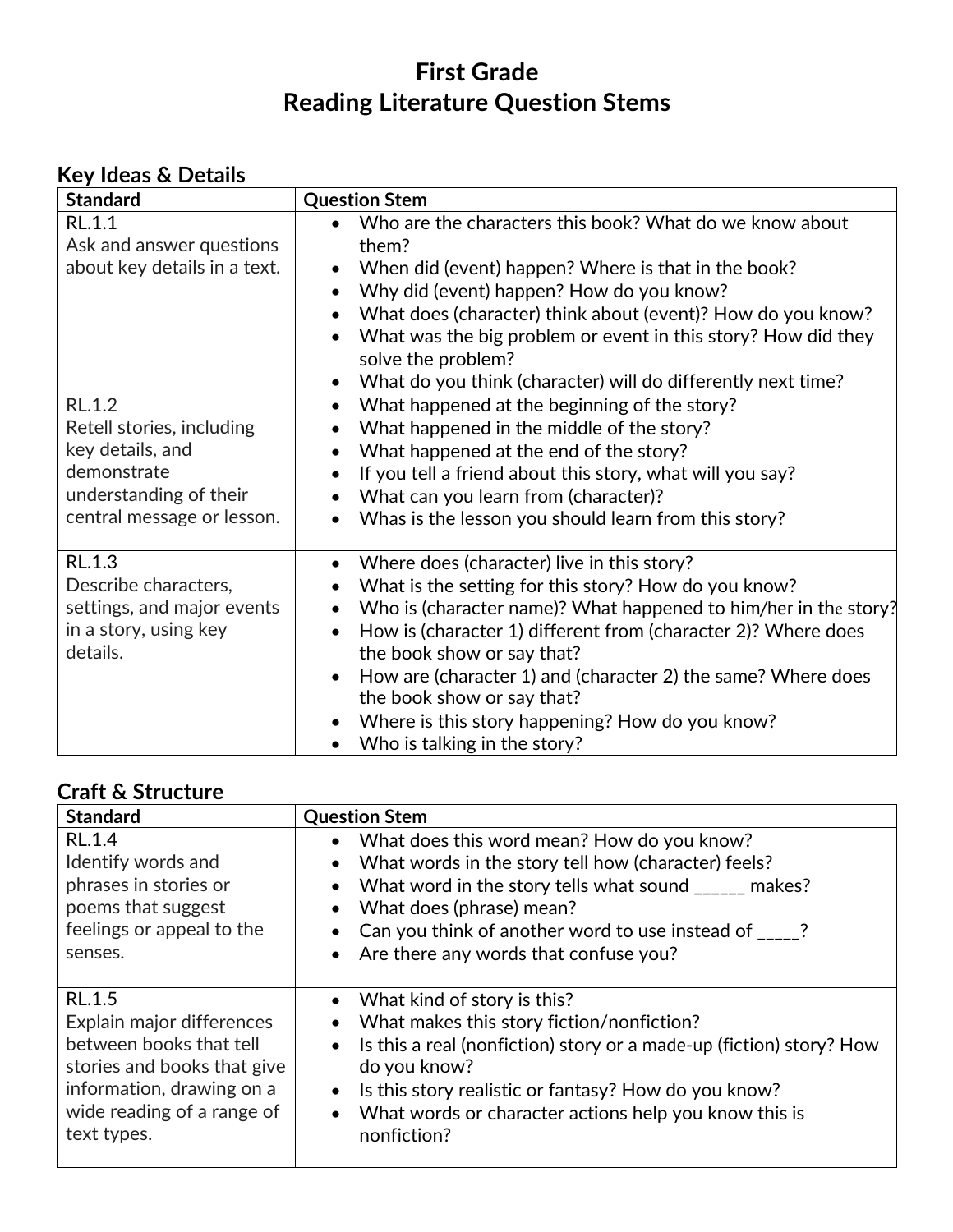| RL.1.6                       | • Who is telling this story? How do you know?                 |
|------------------------------|---------------------------------------------------------------|
| Identify who is telling the  | • Who is speaking in this part? Who are they talking to?      |
| story at various points in a | • Are the narrator and the author the same person? How do you |
| text.                        | know?                                                         |

# **Integration of Ideas & Knowledge**

| <b>Standard</b>                                                                                  | <b>Question Stem</b>                                                                                                                                                                                                                                                                                                                                                                                |
|--------------------------------------------------------------------------------------------------|-----------------------------------------------------------------------------------------------------------------------------------------------------------------------------------------------------------------------------------------------------------------------------------------------------------------------------------------------------------------------------------------------------|
| RL.1.7                                                                                           | What does this illustration show?<br>$\bullet$                                                                                                                                                                                                                                                                                                                                                      |
| Use illustrations and                                                                            | How do the pictures make you feel?                                                                                                                                                                                                                                                                                                                                                                  |
| details in a story to<br>describe its characters,<br>setting, or events.                         | The story says (insert quote). Where do you see that happening<br>in the illustrations?<br>Can you draw a picture to show what happened in the book?<br>What detail does your picture show?                                                                                                                                                                                                         |
|                                                                                                  | What illustration shows the setting?<br>$\bullet$                                                                                                                                                                                                                                                                                                                                                   |
|                                                                                                  | What illustration shows the problem in the story?<br>$\bullet$                                                                                                                                                                                                                                                                                                                                      |
|                                                                                                  | What illustration shows the main character?                                                                                                                                                                                                                                                                                                                                                         |
| <b>RL.1.8</b><br>Not applicable for<br>literature                                                |                                                                                                                                                                                                                                                                                                                                                                                                     |
| RL.1.9<br>Compare and contrast the<br>adventures and<br>experiences of characters<br>in stories. | How is (character from book 1) like (character from book 2)?<br>$\bullet$<br>How would (character from a different story) have acted if they<br>were in this story?<br>What does (character) do that a real person/animal cannot?<br>$\bullet$<br>How is this character like you? How are they different?<br>Do you think (character from book 1) would be friends with<br>(character from book 2)? |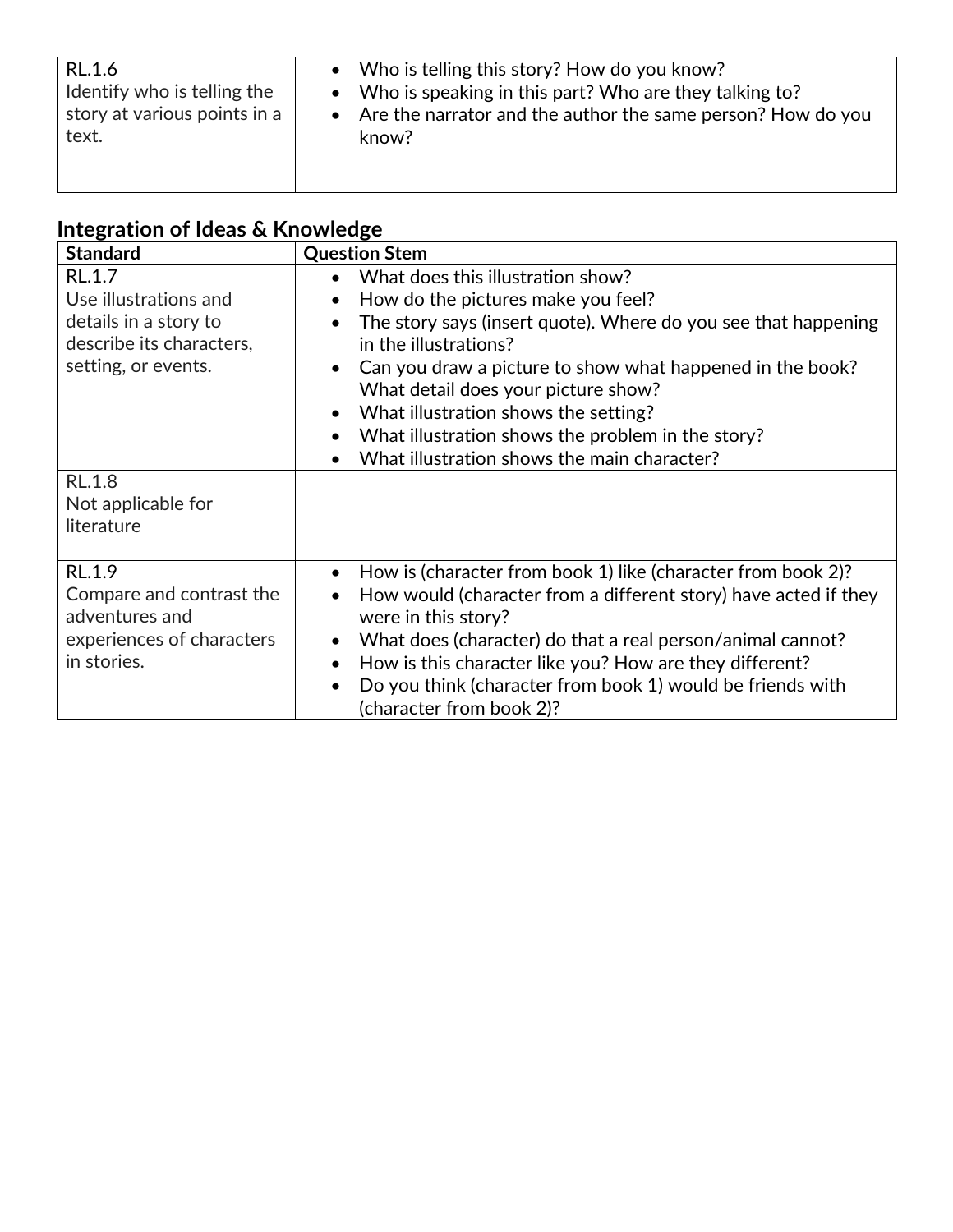## **First Grade Reading Information Question Stems**

### **Key Ideas & Details**

| <b>Standard</b>               | <b>Question Stem</b>                                                            |
|-------------------------------|---------------------------------------------------------------------------------|
| RI.1.1                        | Be the teacher! What questions would a teacher ask about this<br>$\bullet$      |
| Ask and answer questions      | book?                                                                           |
| about key details in a text.  | • What evidence can you find to show $\frac{1}{2}$                              |
|                               | • Who / What / Where / When / Why questions such as:                            |
|                               | o Who (action e.g. first landed on the moon)? Where does                        |
|                               | it tell you that in the book?                                                   |
|                               | $\circ$ Where (do clown fish live)? Where does it tell you that in<br>the book? |
|                               | How questions such as:                                                          |
|                               | $\circ$ How do you know whales are mammals?                                     |
|                               | $\circ$ How is a lizard like an alligator?                                      |
|                               | What is a different title for this book?                                        |
|                               | What facts did you learn about (topic)?                                         |
| RI.1.2                        | What is the main idea of what you read? What details tell more<br>$\bullet$     |
| Identify the main topic and   | about that idea?                                                                |
| retell key details of a text. | What is the topic of this text? What facts did you learn about<br>(topic)?      |
|                               | How are $\frac{1}{2}$ alike? How are $\frac{1}{2}$ different?                   |
|                               | Why did the author write this?                                                  |
|                               | • What do you think the author wants the readers to know?                       |
| RI.1.3                        | We read (text 1) and (text 2). How are they the same? How are<br>$\bullet$      |
| Describe the connection       | they different?                                                                 |
| between two individuals,      | What caused (event)?                                                            |
| events, ideas, or pieces of   | What effect did (event) have?                                                   |
| information in a text.        | How did the (person/animal) change?                                             |
|                               | How are (person 1) and (person 2) alike? How are they                           |
|                               | different?                                                                      |

### **Craft & Structure**

| <b>Standard</b>          | <b>Question Stem</b>                                           |
|--------------------------|----------------------------------------------------------------|
| RI.1.4                   | • How do the words and images show (vocabulary word)?          |
| Ask and answer questions | • What does the word _____ mean? How did the other words       |
| to help determine or     | help you figure out the meaning?                               |
| clarify the meaning of   | • Are there any words that confuse you?                        |
| words and phrases in a   | • What categories would you put these in? What are examples of |
| text.                    | things that are $\frac{1}{2}$                                  |
|                          |                                                                |